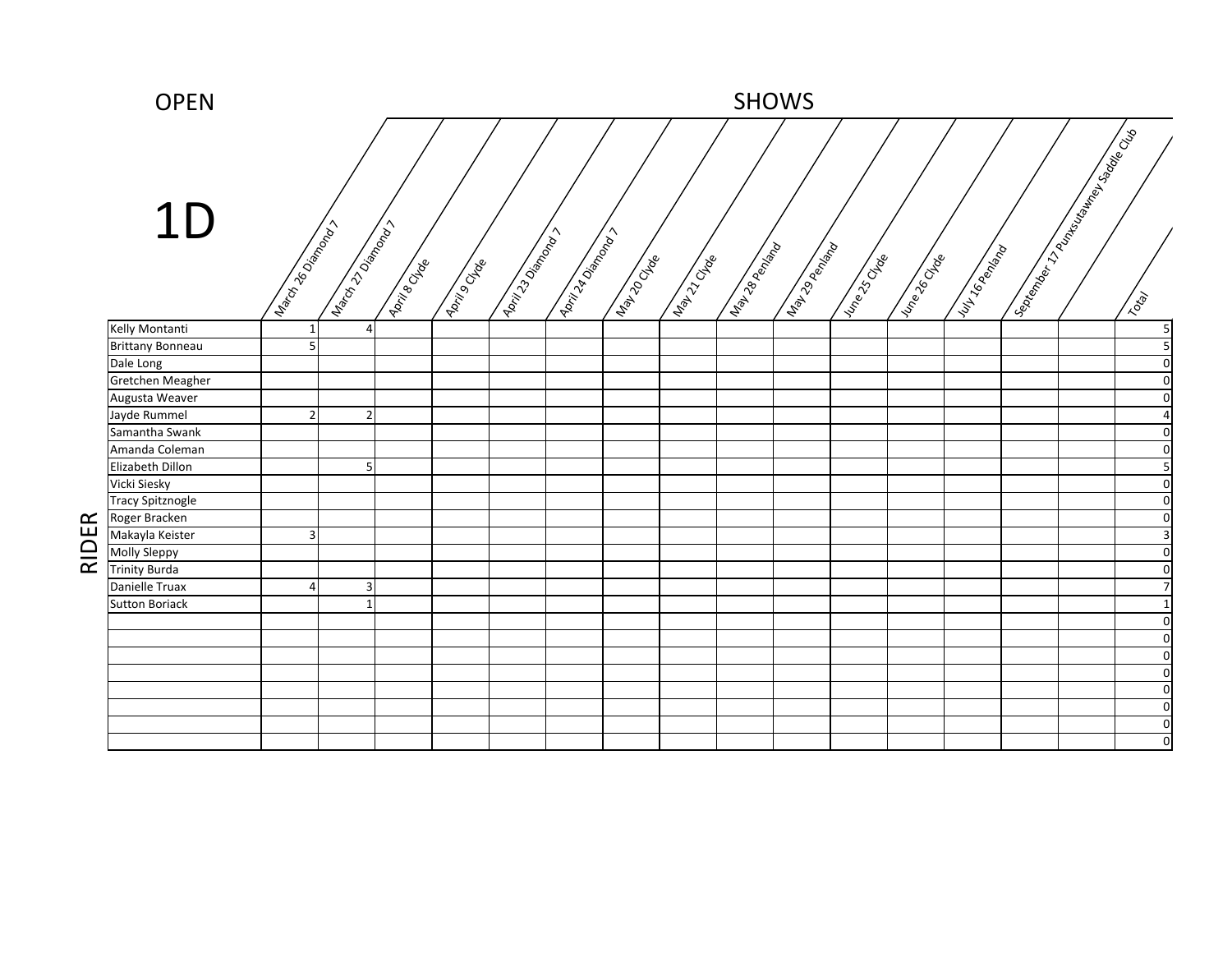

RIDER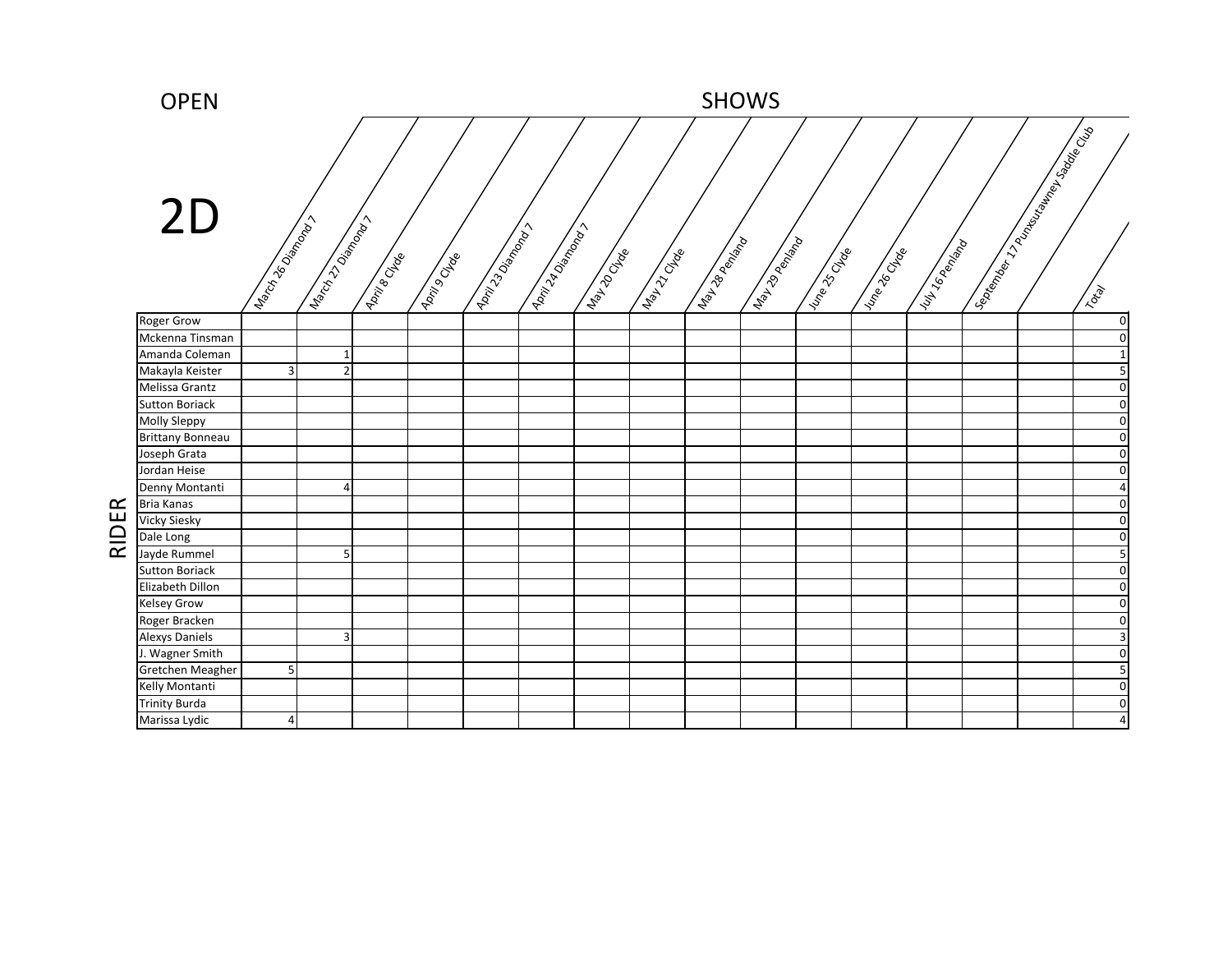| <b>OPEN</b>           | <b>SHOWS</b>            |                            |              |                     |                               |                   |            |              |                      |                            |               |                |               |                                     |  |                                      |
|-----------------------|-------------------------|----------------------------|--------------|---------------------|-------------------------------|-------------------|------------|--------------|----------------------|----------------------------|---------------|----------------|---------------|-------------------------------------|--|--------------------------------------|
| 3D                    | Indicity 26 Dismongraph | I discription of the day > | April 8 Deep | <b>Address Cate</b> | <b>Lairt 23 Dismonstrates</b> | April 14 Dismance | Map 10 CMB | Map 12 Cl de | <b>IMANDREE</b> PORT | Manufacture of Manufacture | I Line Street | I vine de Crée | Lut 16 perday | September 1799 King the Solder Club |  | Total                                |
| Donna Bracken         |                         |                            |              |                     |                               |                   |            |              |                      |                            |               |                |               |                                     |  | $\overline{0}$                       |
| Mckenna Tinsman       |                         |                            |              |                     |                               |                   |            |              |                      |                            |               |                |               |                                     |  | $\overline{0}$                       |
| Michele Dibert        |                         |                            |              |                     |                               |                   |            |              |                      |                            |               |                |               |                                     |  | $\pmb{0}$                            |
| Joseph Grata          |                         |                            |              |                     |                               |                   |            |              |                      |                            |               |                |               |                                     |  | $\overline{\mathbf{4}}$              |
| Justina Wagner Smith  |                         |                            |              |                     |                               |                   |            |              |                      |                            |               |                |               |                                     |  | $\overline{0}$                       |
| Denny Montanti        |                         |                            |              |                     |                               |                   |            |              |                      |                            |               |                |               |                                     |  | $\overline{0}$                       |
| Danielle Truax        |                         |                            |              |                     |                               |                   |            |              |                      |                            |               |                |               |                                     |  | $\overline{5}$                       |
| <b>Tiffany Naugle</b> |                         |                            |              |                     |                               |                   |            |              |                      |                            |               |                |               |                                     |  | $\overline{\mathbf{O}}$              |
| Amanda Coleman        |                         |                            |              |                     |                               |                   |            |              |                      |                            |               |                |               |                                     |  | $\pmb{0}$                            |
| Jordan Heise          |                         |                            |              |                     |                               |                   |            |              |                      |                            |               |                |               |                                     |  | $\overline{\mathbf{O}}$              |
| Jayde Rummell         |                         |                            |              |                     |                               |                   |            |              |                      |                            |               |                |               |                                     |  | $\overline{0}$                       |
| Dale Long             |                         |                            |              |                     |                               |                   |            |              |                      |                            |               |                |               |                                     |  | $\overline{\mathbf{0}}$              |
| Elizabeth Dillon      |                         |                            |              |                     |                               |                   |            |              |                      |                            |               |                |               |                                     |  | $\overline{\mathbf{O}}$              |
| <b>Trinity Burda</b>  |                         |                            |              |                     |                               |                   |            |              |                      |                            |               |                |               |                                     |  | $\overline{0}$                       |
| Kelly Montanti        |                         |                            |              |                     |                               |                   |            |              |                      |                            |               |                |               |                                     |  | $\pmb{0}$                            |
| <b>Sutton Boriack</b> |                         |                            |              |                     |                               |                   |            |              |                      |                            |               |                |               |                                     |  | $\mathsf{3}$                         |
| Roger Bracken         | 5                       |                            |              |                     |                               |                   |            |              |                      |                            |               |                |               |                                     |  | $\overline{\overline{\overline{5}}}$ |
| Makayla Keister       |                         |                            |              |                     |                               |                   |            |              |                      |                            |               |                |               |                                     |  | $\overline{0}$                       |
| Gretchen Meagher      |                         |                            |              |                     |                               |                   |            |              |                      |                            |               |                |               |                                     |  | $\overline{0}$                       |
| Oliva Varner          |                         |                            |              |                     |                               |                   |            |              |                      |                            |               |                |               |                                     |  | $\overline{0}$                       |
| Amanda Errett         |                         |                            |              |                     |                               |                   |            |              |                      |                            |               |                |               |                                     |  | $\overline{0}$                       |
| <b>Terry Grow</b>     |                         |                            |              |                     |                               |                   |            |              |                      |                            |               |                |               |                                     |  | $\overline{0}$                       |
| <b>Bria Kanas</b>     |                         |                            |              |                     |                               |                   |            |              |                      |                            |               |                |               |                                     |  | $\overline{0}$                       |
| Melissa Grantz        |                         |                            |              |                     |                               |                   |            |              |                      |                            |               |                |               |                                     |  | $\overline{0}$                       |
| Lexie Huey            |                         |                            |              |                     |                               |                   |            |              |                      |                            |               |                |               |                                     |  | $\overline{0}$                       |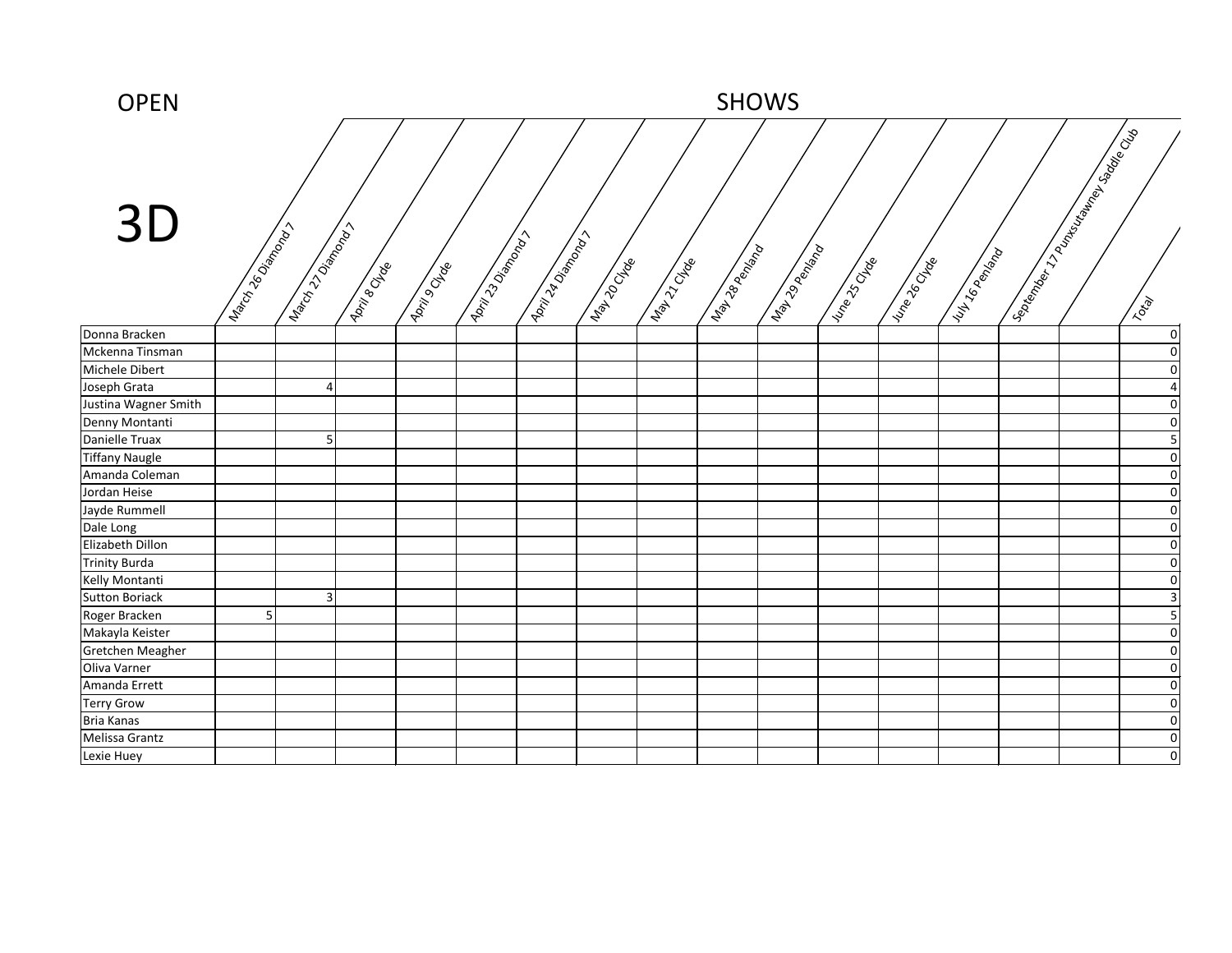| <b>OPEN</b>           | <b>SHOWS</b>        |                |                     |                      |                         |                              |              |             |                |                |               |                   |                   |  |                                                 |                         |
|-----------------------|---------------------|----------------|---------------------|----------------------|-------------------------|------------------------------|--------------|-------------|----------------|----------------|---------------|-------------------|-------------------|--|-------------------------------------------------|-------------------------|
| 4D                    | Indicity 26 or many | March 220 maps | <b>April 8 Dide</b> | <b>April 9 de de</b> | <b>Lairing Sciences</b> | <b>April 22 Dismonstrate</b> | Map 10 CM Re | Mapi Cricke | May 28 Replies | May 29 Renixon | Internet Code | I vine of Critics | Vul 16 Peninsylva |  | September 172 March 18th Strategy of California | Total                   |
| Alyssia Stewart       |                     |                |                     |                      |                         |                              |              |             |                |                |               |                   |                   |  |                                                 | $\overline{0}$          |
| Amanda Coleman        | 1                   |                |                     |                      |                         |                              |              |             |                |                |               |                   |                   |  |                                                 | $1\vert$                |
| Joseph Grata          | 5                   |                |                     |                      |                         |                              |              |             |                |                |               |                   |                   |  |                                                 | 5                       |
| Marissa Lydic         |                     |                |                     |                      |                         |                              |              |             |                |                |               |                   |                   |  |                                                 | $\overline{0}$          |
| Denny Montanti        |                     |                |                     |                      |                         |                              |              |             |                |                |               |                   |                   |  |                                                 | $\overline{0}$          |
| <b>Kelsey Grow</b>    |                     |                |                     |                      |                         |                              |              |             |                |                |               |                   |                   |  |                                                 | $\overline{0}$          |
| Jordan Heise          |                     |                |                     |                      |                         |                              |              |             |                |                |               |                   |                   |  |                                                 | $\overline{0}$          |
| <b>Sutton Boriack</b> | $\overline{2}$      |                |                     |                      |                         |                              |              |             |                |                |               |                   |                   |  |                                                 | $\overline{2}$          |
| <b>Austin Neff</b>    |                     |                |                     |                      |                         |                              |              |             |                |                |               |                   |                   |  |                                                 | $\overline{0}$          |
| <b>Madison Mahan</b>  |                     |                |                     |                      |                         |                              |              |             |                |                |               |                   |                   |  |                                                 | $\overline{0}$          |
| <b>Trinity Burda</b>  |                     |                |                     |                      |                         |                              |              |             |                |                |               |                   |                   |  |                                                 | $\overline{0}$          |
| Mckenna Adams         |                     |                |                     |                      |                         |                              |              |             |                |                |               |                   |                   |  |                                                 | $\overline{0}$          |
| Kelly Montanti        |                     |                |                     |                      |                         |                              |              |             |                |                |               |                   |                   |  |                                                 | $\overline{0}$          |
| Roger Bracken         |                     |                |                     |                      |                         |                              |              |             |                |                |               |                   |                   |  |                                                 | $\overline{\mathbf{0}}$ |
| <b>Tiffany Naugle</b> |                     |                |                     |                      |                         |                              |              |             |                |                |               |                   |                   |  |                                                 | $\overline{0}$          |
| Donna Bracken         |                     |                |                     |                      |                         |                              |              |             |                |                |               |                   |                   |  |                                                 | $\overline{0}$          |
| Makayla Keister       | $\overline{a}$      |                |                     |                      |                         |                              |              |             |                |                |               |                   |                   |  |                                                 | $\overline{\mathbf{A}}$ |
| Amanda Errett         | 3 <sup>1</sup>      | 5 <sub>l</sub> |                     |                      |                         |                              |              |             |                |                |               |                   |                   |  |                                                 | 8 <sup>2</sup>          |
|                       |                     |                |                     |                      |                         |                              |              |             |                |                |               |                   |                   |  |                                                 | $\overline{0}$          |
|                       |                     |                |                     |                      |                         |                              |              |             |                |                |               |                   |                   |  |                                                 | $\overline{0}$          |
|                       |                     |                |                     |                      |                         |                              |              |             |                |                |               |                   |                   |  |                                                 | $\overline{0}$          |
|                       |                     |                |                     |                      |                         |                              |              |             |                |                |               |                   |                   |  |                                                 | 01                      |
|                       |                     |                |                     |                      |                         |                              |              |             |                |                |               |                   |                   |  |                                                 | $\overline{0}$          |
|                       |                     |                |                     |                      |                         |                              |              |             |                |                |               |                   |                   |  |                                                 | 0                       |
|                       |                     |                |                     |                      |                         |                              |              |             |                |                |               |                   |                   |  |                                                 | 0                       |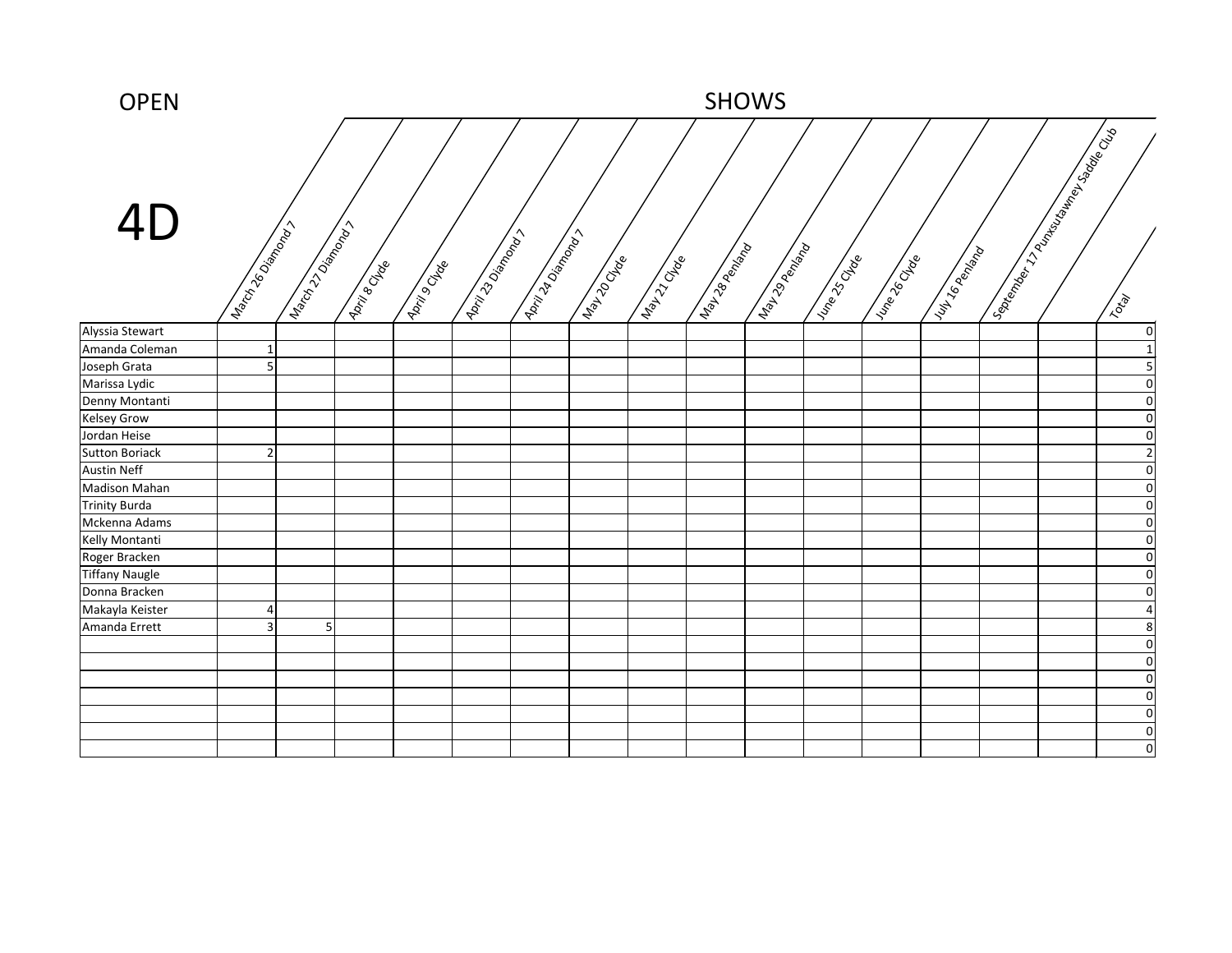| <b>OPEN</b>             | <b>SHOWS</b>             |                 |              |               |                                |                  |              |             |                |               |                |                    |              |  |                                                  |                |
|-------------------------|--------------------------|-----------------|--------------|---------------|--------------------------------|------------------|--------------|-------------|----------------|---------------|----------------|--------------------|--------------|--|--------------------------------------------------|----------------|
| 5D                      | Indicity 26 Dismongraphy | March 270 Maple | April 8 Dide | April 9 Of de | <b>April 23 Dismonstration</b> | April 14 Dismons | Map 10 CM Re | Map 12 Clab | Maribook River | May 29 Renige | I vine of deep | I vine of Critical | VULT6PERITED |  | September 1799 Rock department of September 1996 | Total          |
| Marissa Lydic           |                          |                 |              |               |                                |                  |              |             |                |               |                |                    |              |  |                                                  | $\circ$        |
| Nomi Milmaster          |                          |                 |              |               |                                |                  |              |             |                |               |                |                    |              |  |                                                  | $\overline{0}$ |
| Donna Bracken           |                          |                 |              |               |                                |                  |              |             |                |               |                |                    |              |  |                                                  | $\Omega$       |
| <b>Austin Neff</b>      |                          |                 |              |               |                                |                  |              |             |                |               |                |                    |              |  |                                                  | $\Omega$       |
| Amanda Errett           |                          |                 |              |               |                                |                  |              |             |                |               |                |                    |              |  |                                                  | 0              |
| <b>Trinity Burda</b>    |                          |                 |              |               |                                |                  |              |             |                |               |                |                    |              |  |                                                  | $\Omega$       |
| Michele Dibert          |                          |                 |              |               |                                |                  |              |             |                |               |                |                    |              |  |                                                  | $\Omega$       |
| Jason Neff              |                          |                 |              |               |                                |                  |              |             |                |               |                |                    |              |  |                                                  | $\Omega$       |
| Denny Montanti          |                          |                 |              |               |                                |                  |              |             |                |               |                |                    |              |  |                                                  | $\Omega$       |
| Roger Bracken           |                          |                 |              |               |                                |                  |              |             |                |               |                |                    |              |  |                                                  | $\Omega$       |
| Lexie Huey              |                          |                 |              |               |                                |                  |              |             |                |               |                |                    |              |  |                                                  | $\Omega$       |
| <b>Tiffany Naugle</b>   |                          |                 |              |               |                                |                  |              |             |                |               |                |                    |              |  |                                                  | $\Omega$       |
| Shana Grow              |                          |                 |              |               |                                |                  |              |             |                |               |                |                    |              |  |                                                  | $\Omega$       |
| <b>Sutton Boriack</b>   |                          |                 |              |               |                                |                  |              |             |                |               |                |                    |              |  |                                                  | $\Omega$       |
| Mckenna Adams           |                          |                 |              |               |                                |                  |              |             |                |               |                |                    |              |  |                                                  | $\Omega$       |
| <b>Brittany Bonneau</b> |                          |                 |              |               |                                |                  |              |             |                |               |                |                    |              |  |                                                  | $\Omega$       |
| Carrie Stewart          |                          |                 |              |               |                                |                  |              |             |                |               |                |                    |              |  |                                                  | $\Omega$       |
| Makayla Keister         |                          |                 |              |               |                                |                  |              |             |                |               |                |                    |              |  |                                                  | 0              |
| Jocelyn Holley          |                          |                 |              |               |                                |                  |              |             |                |               |                |                    |              |  |                                                  | $\Omega$       |
| Jayde Rummell           |                          | 5 <sup>1</sup>  |              |               |                                |                  |              |             |                |               |                |                    |              |  |                                                  |                |
| Bria Kanas              |                          |                 |              |               |                                |                  |              |             |                |               |                |                    |              |  |                                                  | 0              |
|                         |                          |                 |              |               |                                |                  |              |             |                |               |                |                    |              |  |                                                  | 01             |
|                         |                          |                 |              |               |                                |                  |              |             |                |               |                |                    |              |  |                                                  | 0              |
|                         |                          |                 |              |               |                                |                  |              |             |                |               |                |                    |              |  |                                                  | $\Omega$       |
|                         |                          |                 |              |               |                                |                  |              |             |                |               |                |                    |              |  |                                                  | $\overline{0}$ |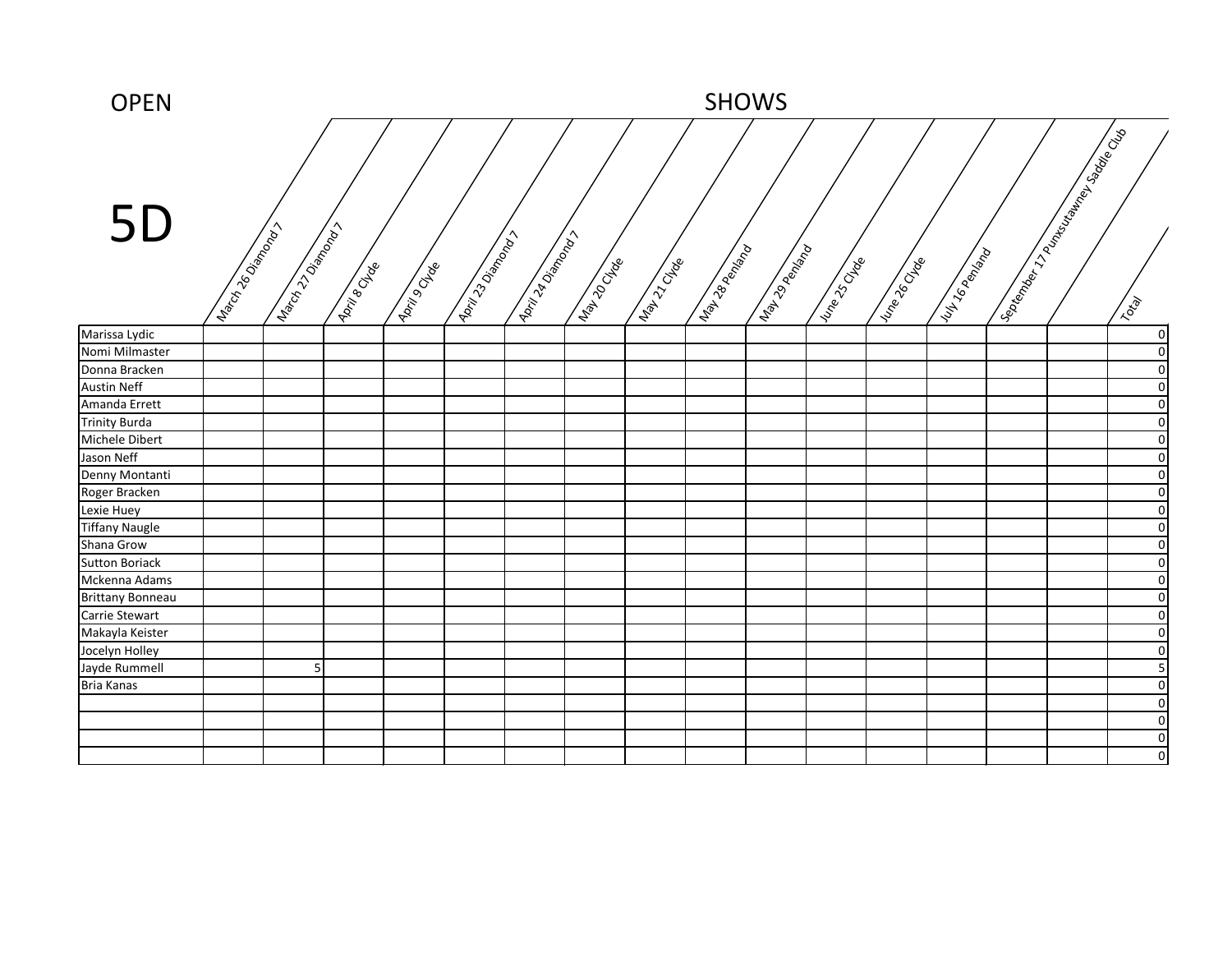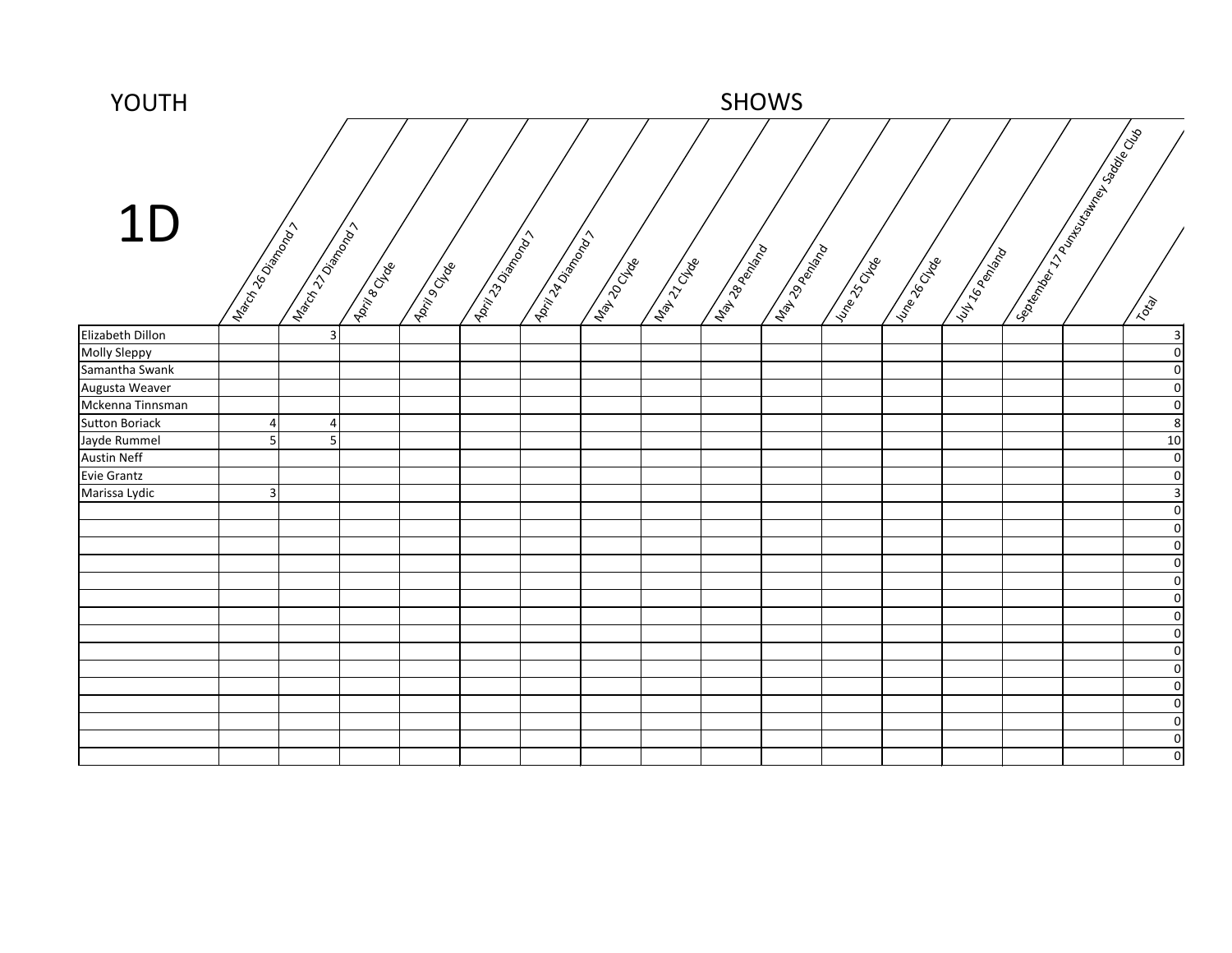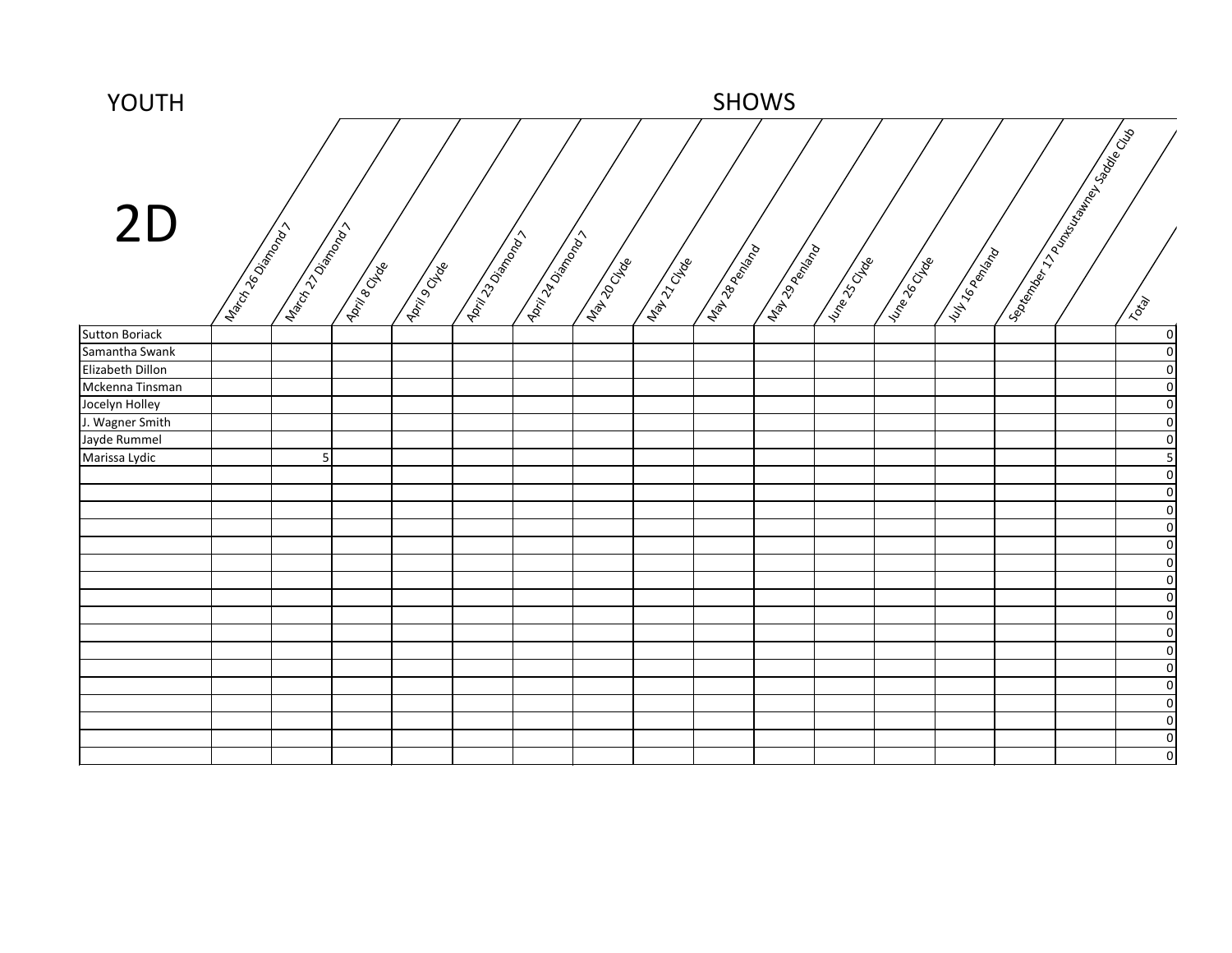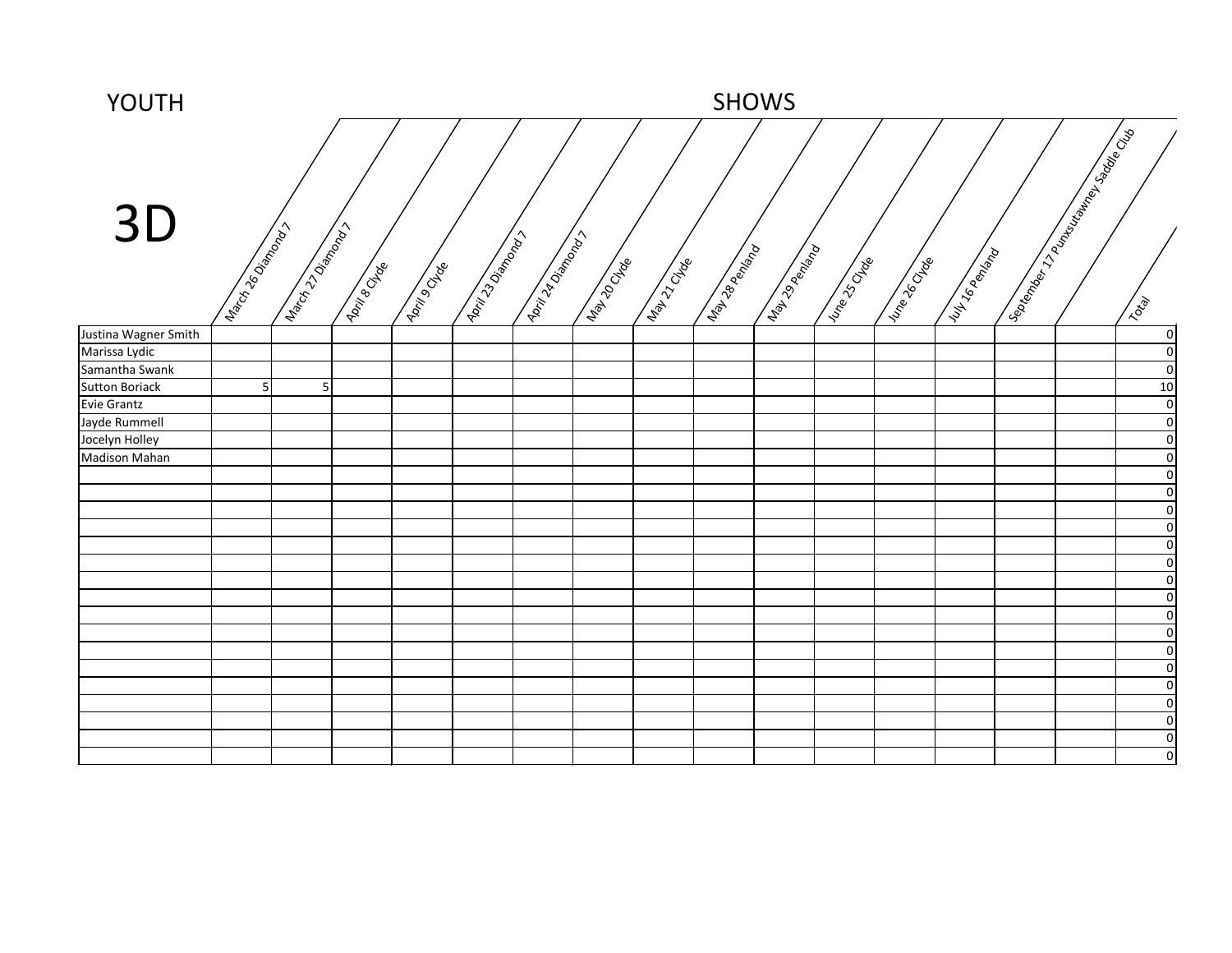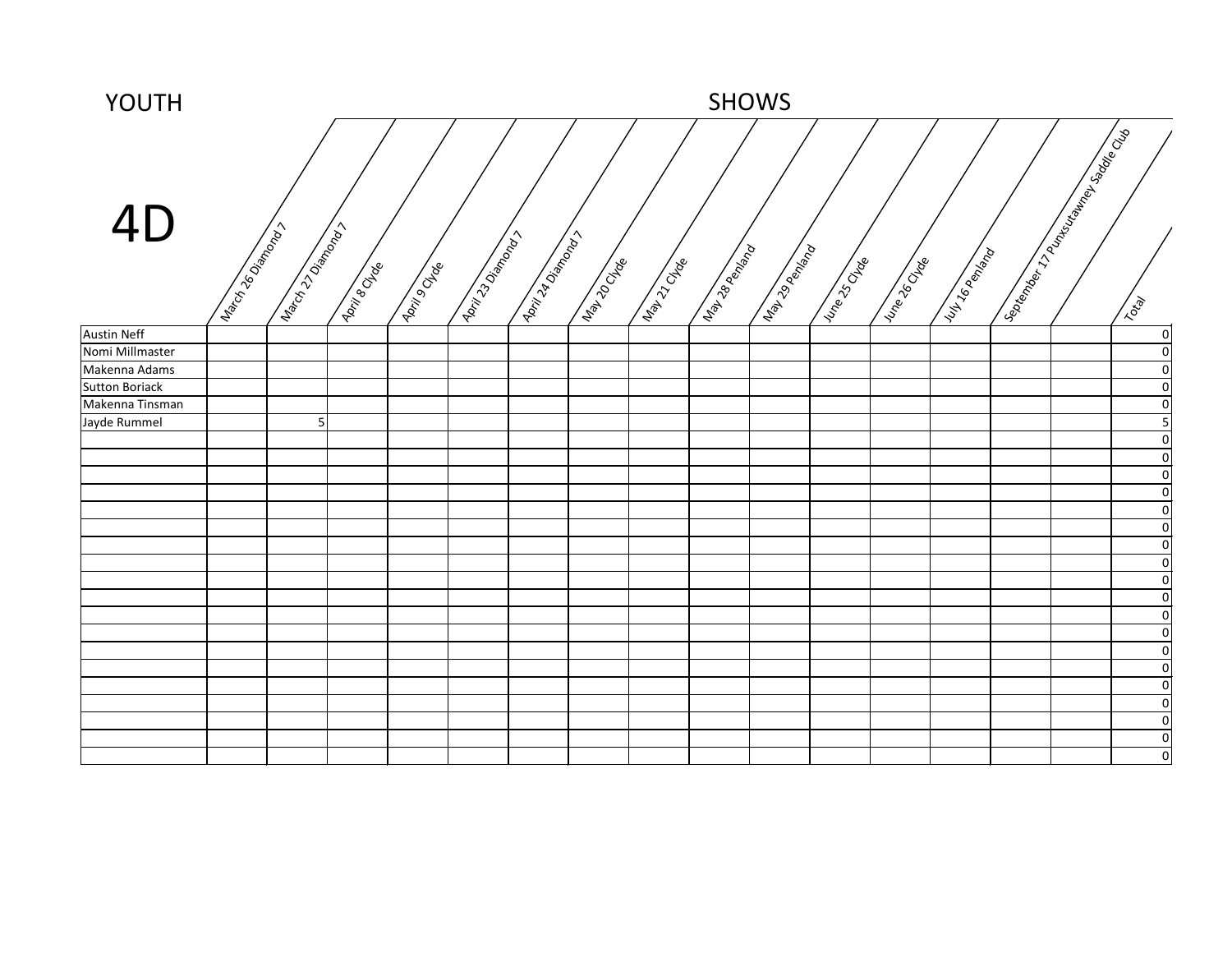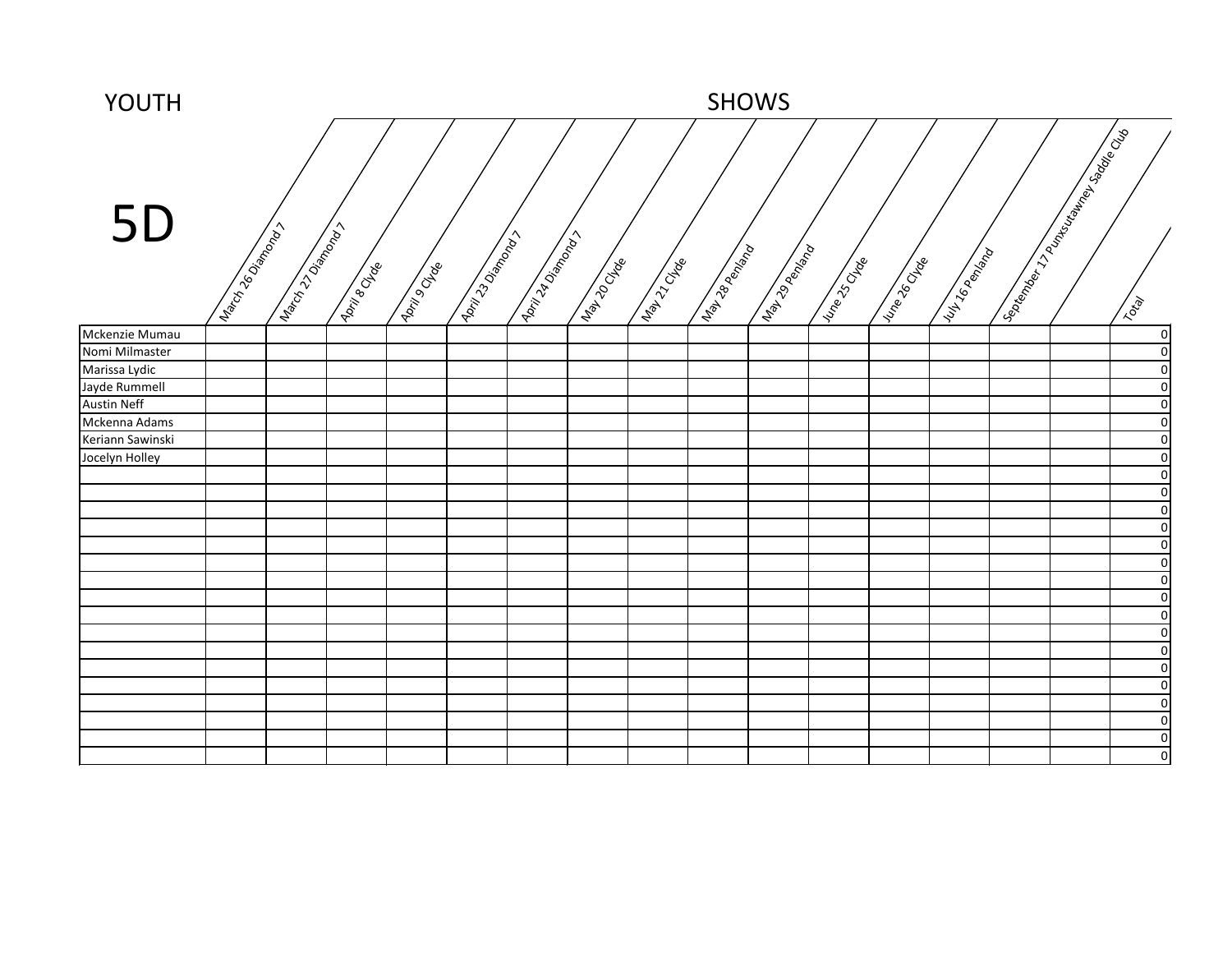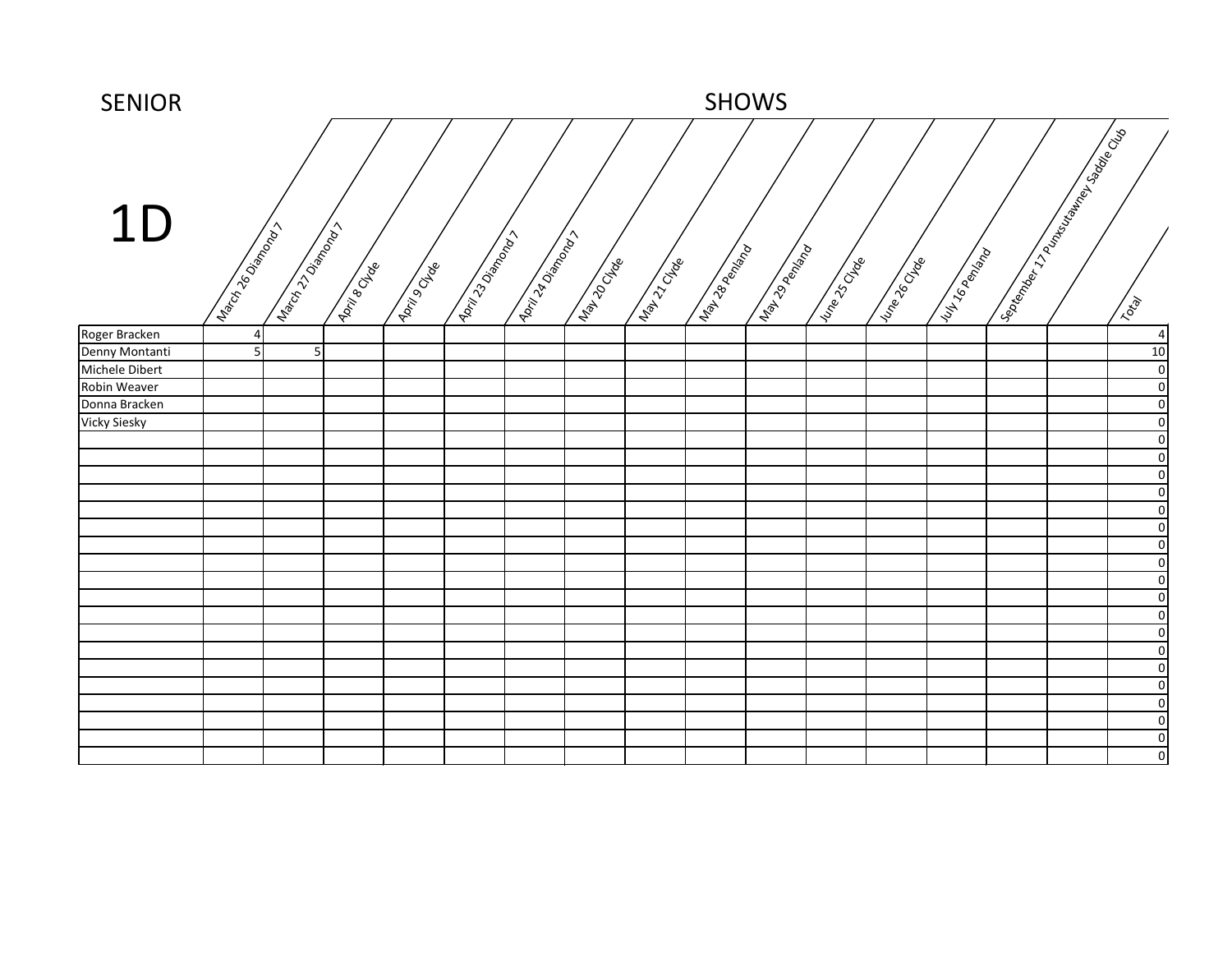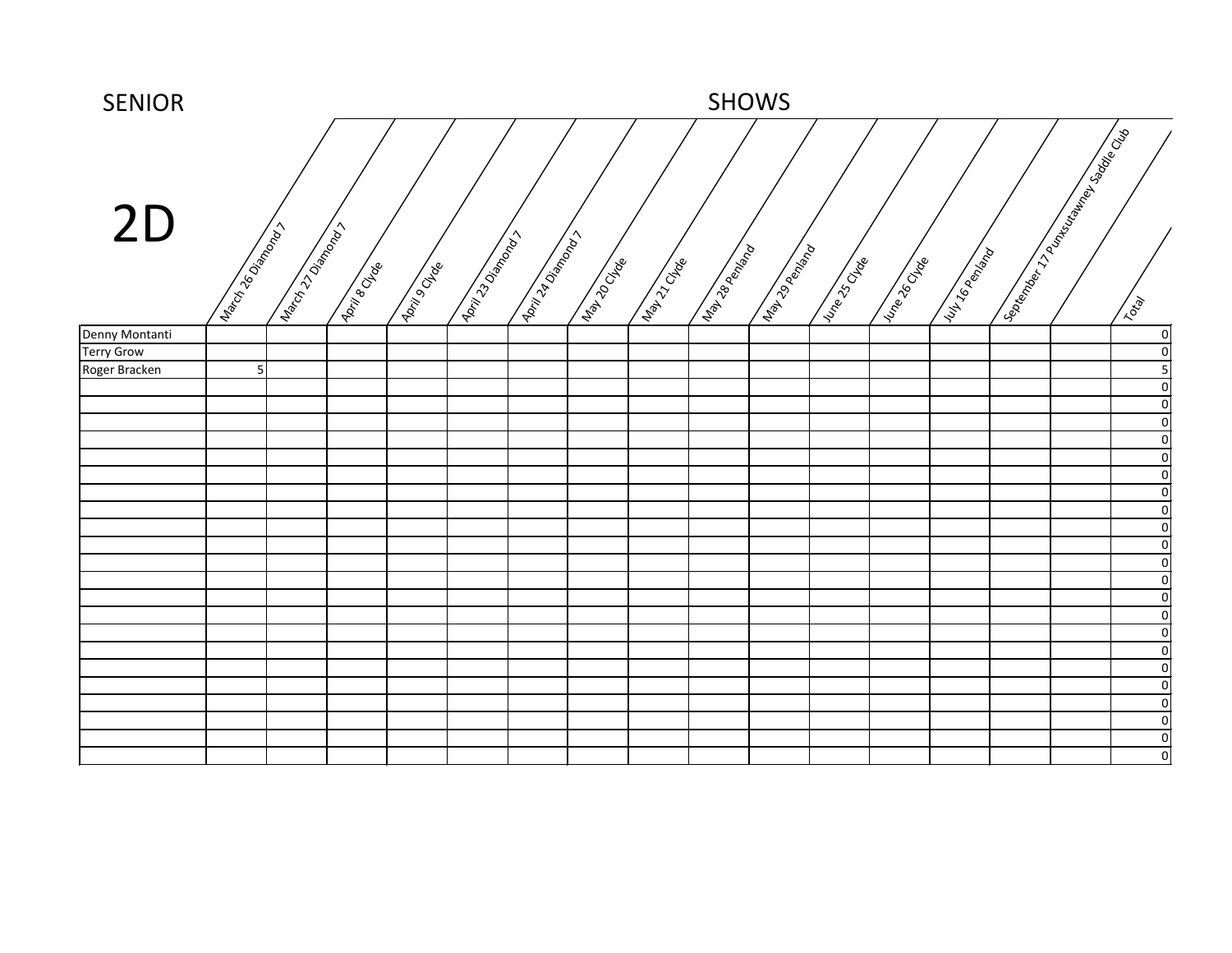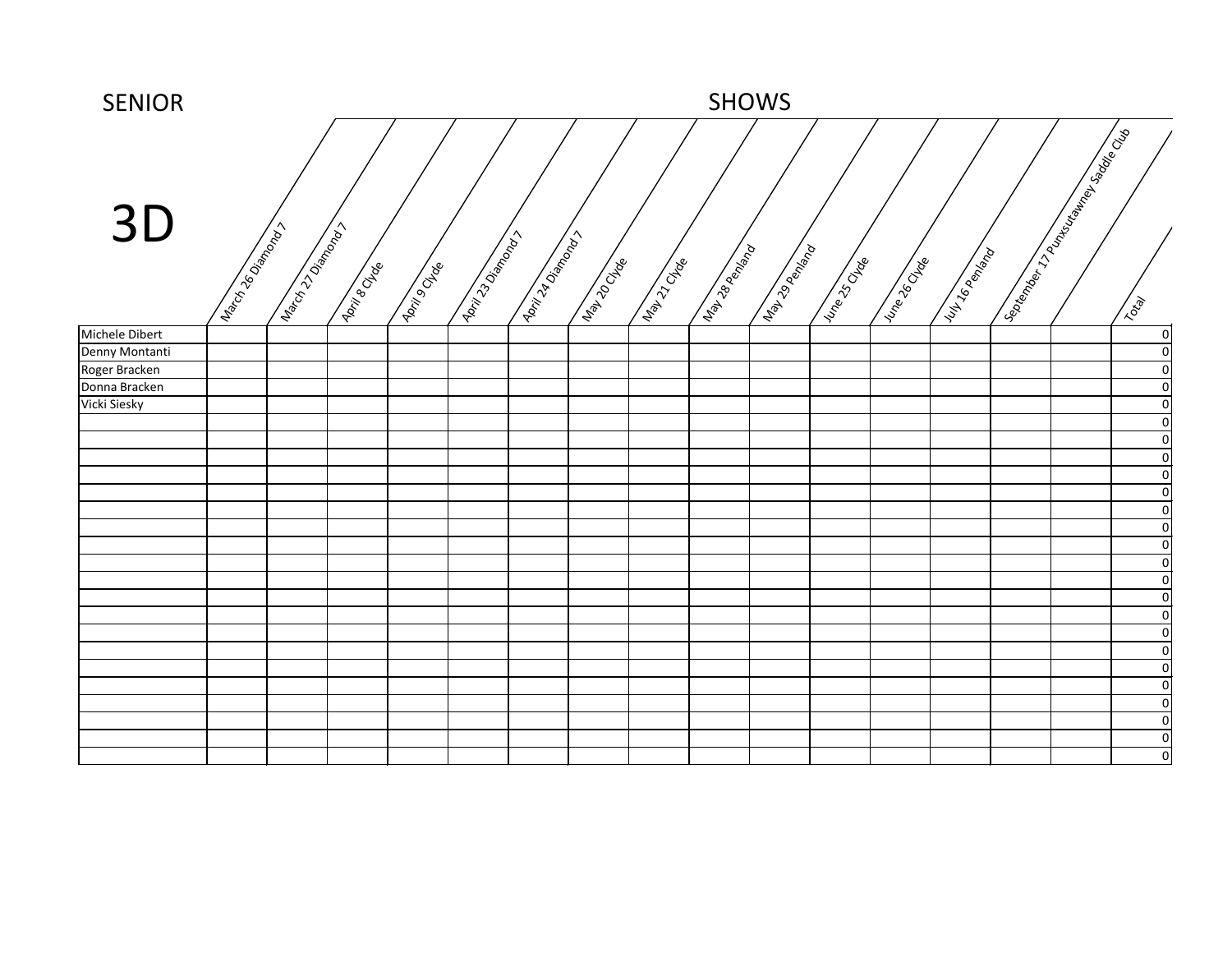